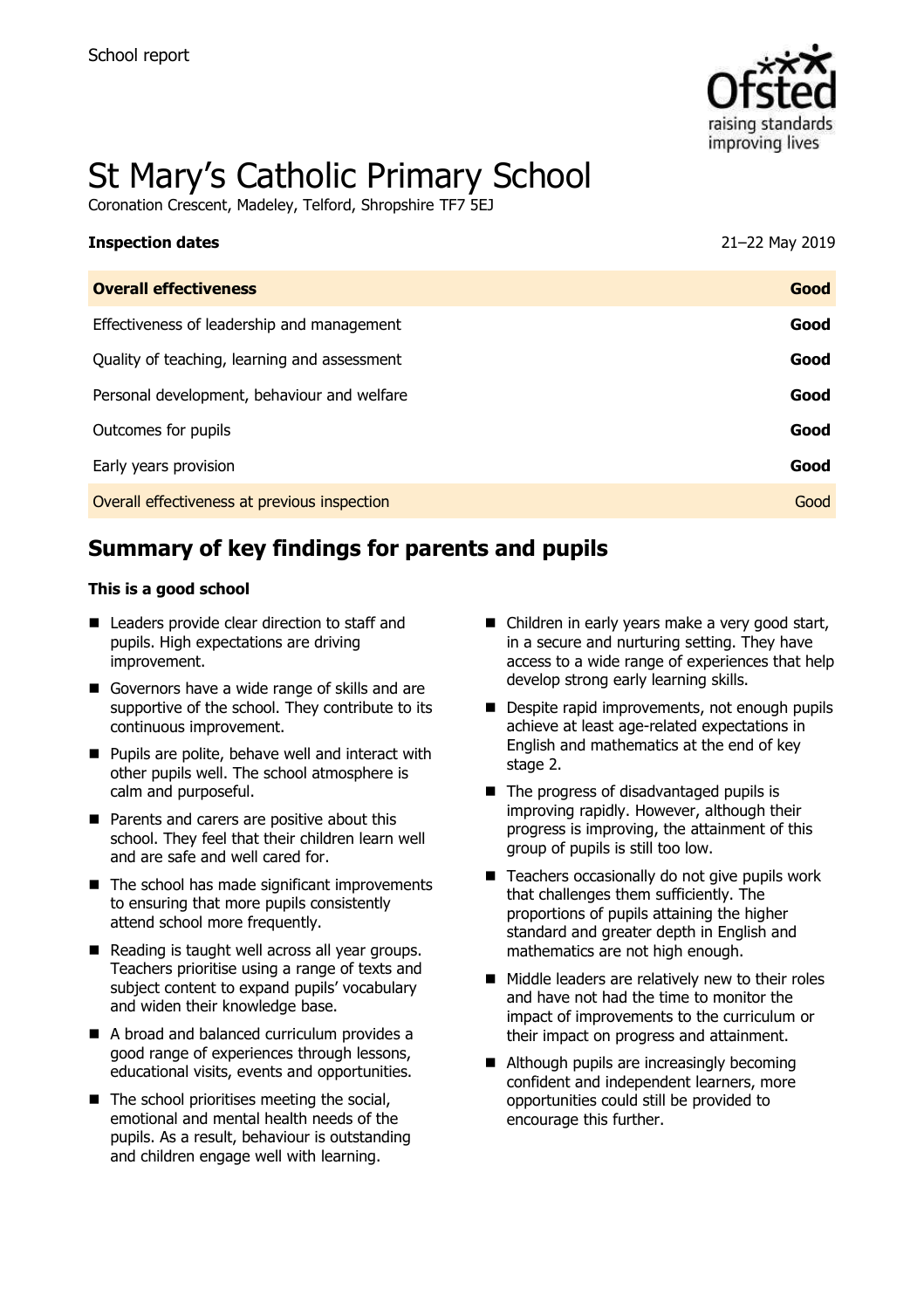

# **Full report**

#### **What does the school need to do to improve further?**

- Leaders and those responsible for governance should:
	- secure good progress for all groups of pupils, and particularly disadvantaged pupils and the most able pupils, by ensuring that all teachers are able to accurately identify what pupils have learned and what they need to do to achieve at least age-related expectations
	- ensure that middle leadership at the school is further strengthened so that these leaders are able to hold all teaching staff to account for the quality of teaching, learning and assessment
	- ensure that all pupils develop effective learning behaviours so they are able to independently recall what they know in order to make sense of new information and solve problems.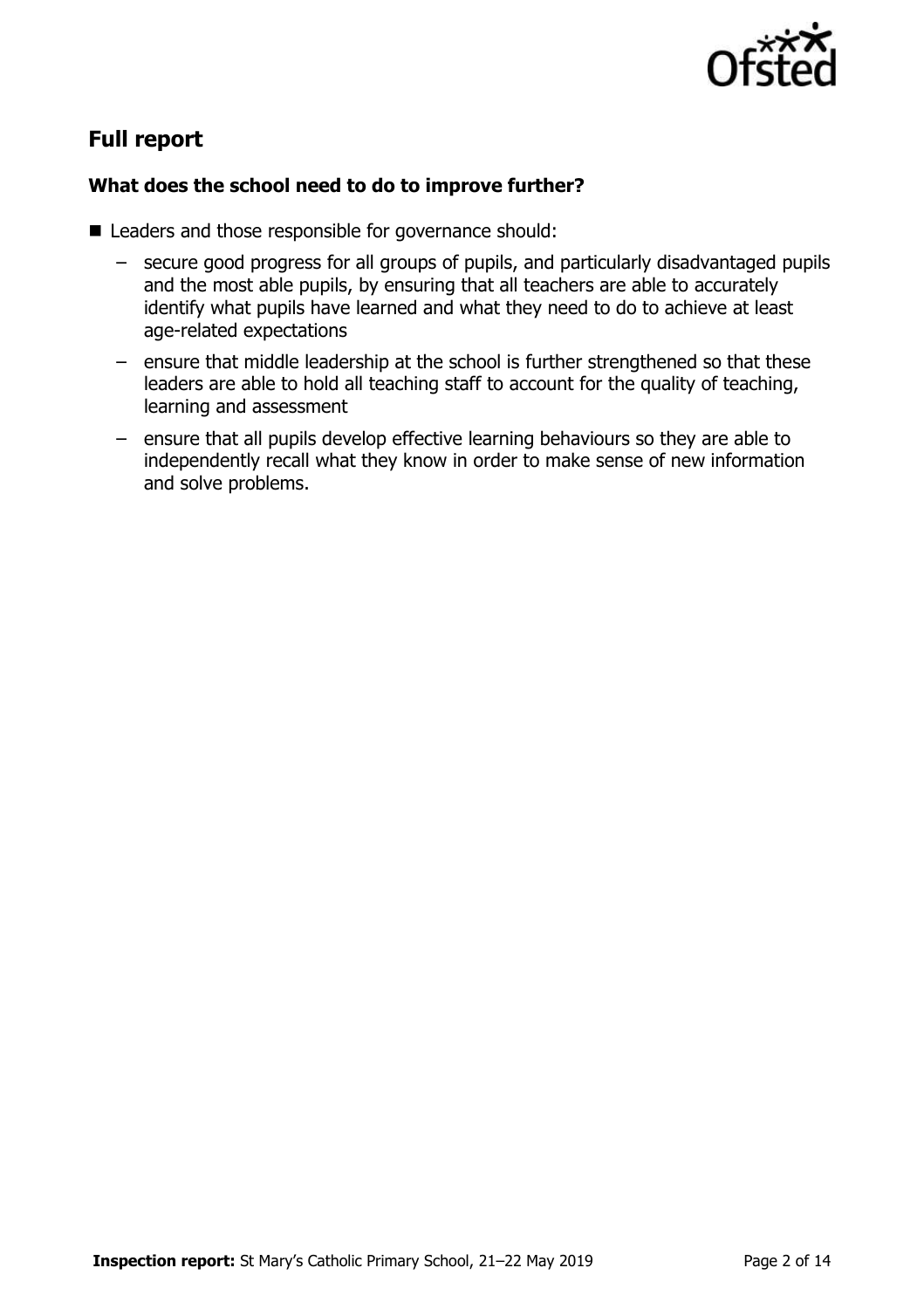

# **Inspection judgements**

#### **Effectiveness of leadership and management Good**

- Leaders have worked hard to identify any weaknesses in the quality of education. They use a range of monitoring systems to ensure that they have a detailed understanding of the strengths of the school. This information is then used to identify a set of strategies to improve outcomes. As a result, pupils' progress is improving and the achievement gap between pupils at the school and other pupils nationally is closing.
- Leaders and those responsible for governance have ensured that the school is calm, welcoming and supportive. As a result, pupils feel safe, valued, engage well with learning and are encouraged to accept and learn from each other.
- The curriculum is broad, balanced and ensures that all children have the opportunities to develop skills in a range of areas. The school has planned its curriculum well so that it inspires the pupils and gives them rich learning experiences that enhance their academic progress and their personal development effectively. The curriculum is consistent with British values, which are given high priority throughout the school, and this prepares pupils well for life in modern Britain.
- Staff's views about the effectiveness of the school are positive and they are confident about the vision to move the school forward. They believe that leaders are incredibly supportive of them, while ensuring that they are all working to get the very best outcomes for pupils. Training for staff is carefully targeted to meet the school's needs and it gives staff the opportunity to effectively develop their professional skills.
- Parents and carers are very positive about the school and feel their children are happy at school. One parent who responded to the free-text service said: 'The teachers are all very caring and, as a parent, I feel the children's needs are always a priority.' Parents overwhelmingly would recommend the school to other families.
- Leaders have been relentless in ensuring that disadvantaged pupils make stronger progress. The pupil premium is used to support a range of strategies and interventions to ensure that disadvantaged pupils make at least the same levels of progress as other pupils nationally. Leaders have used this money for additional staff to provide small groups for reading, writing and phonics, to purchase additional support to ensure that children attend school more regularly, and to provide support from educational psychologists who provide training on improving the mental health of pupils.
- The physical education (PE) and sport premium is used well to ensure that all pupils have access to high-quality physical development in the school. Leaders are using the money to provide additional sports coaches. These members of staff provide sports experiences for the pupils, while modelling good practice to the school's teachers. As a result, the school staff are now becoming proficient in providing high-quality PE. Pupils say this is one of the 'best bits' about the school.
- Leaders have worked hard to welcome a number of pupils who have not been as successful at other schools. All staff welcome these pupils to the school and work hard to make sure they settle quickly and feel valued. Parents of these pupils are positive about how the school achieves this. Leaders have now identified systems to ensure that when pupils start with low levels of achievement, the gaps between their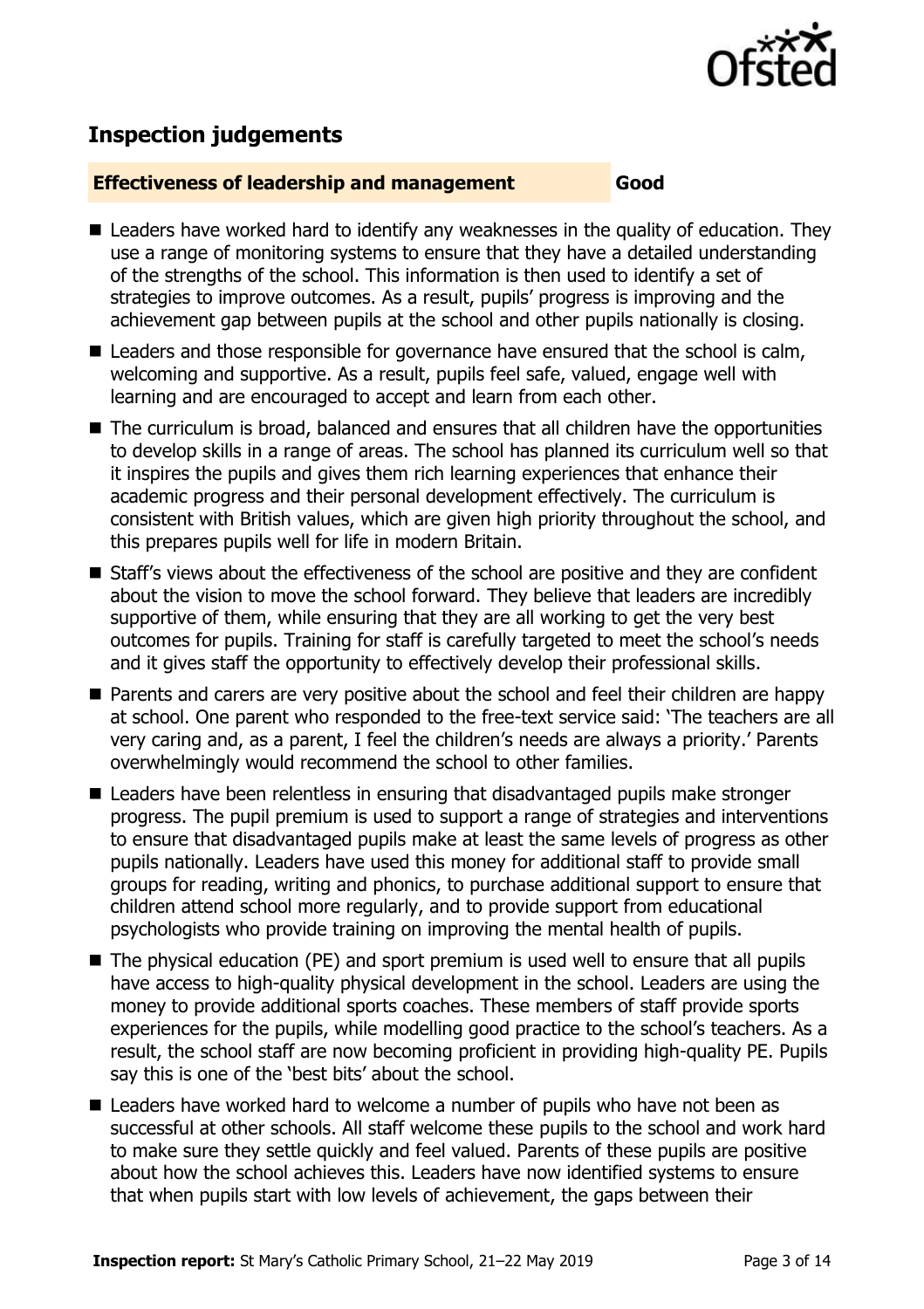

attainment and that of other pupils is closed quickly. However, this development is at an early stage.

■ As a response to weaknesses identified by leaders, the school has appointed a middle leadership group to the school. These members of staff lead on the development of English, mathematics and science across the school. Middle leaders are relatively new to their post and are still currently developing their understanding of the strengths and weaknesses of teaching and learning.

#### **Governance of the school**

- Governance is strong.
- Both the chair of governors and vice-chair meet regularly with school leaders to offer support, advice and guidance.
- The governing body fulfils its statutory responsibilities for the school well and ensures that leaders remain appropriately challenged in making sure that all pupils achieve good outcomes. For example, members have regular reviews about how the provision for disadvantaged pupils is being developed.
- Governors undergo a range of visits to the school, including joint monitoring meetings with leaders. As a result, they are able to hold leaders to account about the quality of provision at the school. Staff say that the governors visit the school often and are a source of support and encouragement.
- Minutes from meetings show that governors work hard to deepen their understanding of the school. As a result, they have a detailed understanding of the strengths and weaknesses of the school.

#### **Safeguarding**

- The arrangements for safeguarding are effective.
- The school has a strong culture of safeguarding and all members of the community share in this commitment to keep children safe.
- Leaders have ensured that all relevant checks are made on adults before they are allowed to start working or volunteering in the school. Records are kept in good order and are regularly checked by governors and school leaders.
- Staff have received relevant training in, for example, child protection, radicalisation and child sexual exploitation. Consequently, adults at the school are alert to concerns regarding pupils' welfare.
- Leaders have developed an effective system for recording and acting upon safeguarding concerns. There is an effective approach to ensuring that pupils and their families receive any extra support from outside agencies quickly and effectively.
- The great majority of parents who responded to Ofsted's online questionnaire, Parent View, agree that their child feels safe at the school and is well looked after.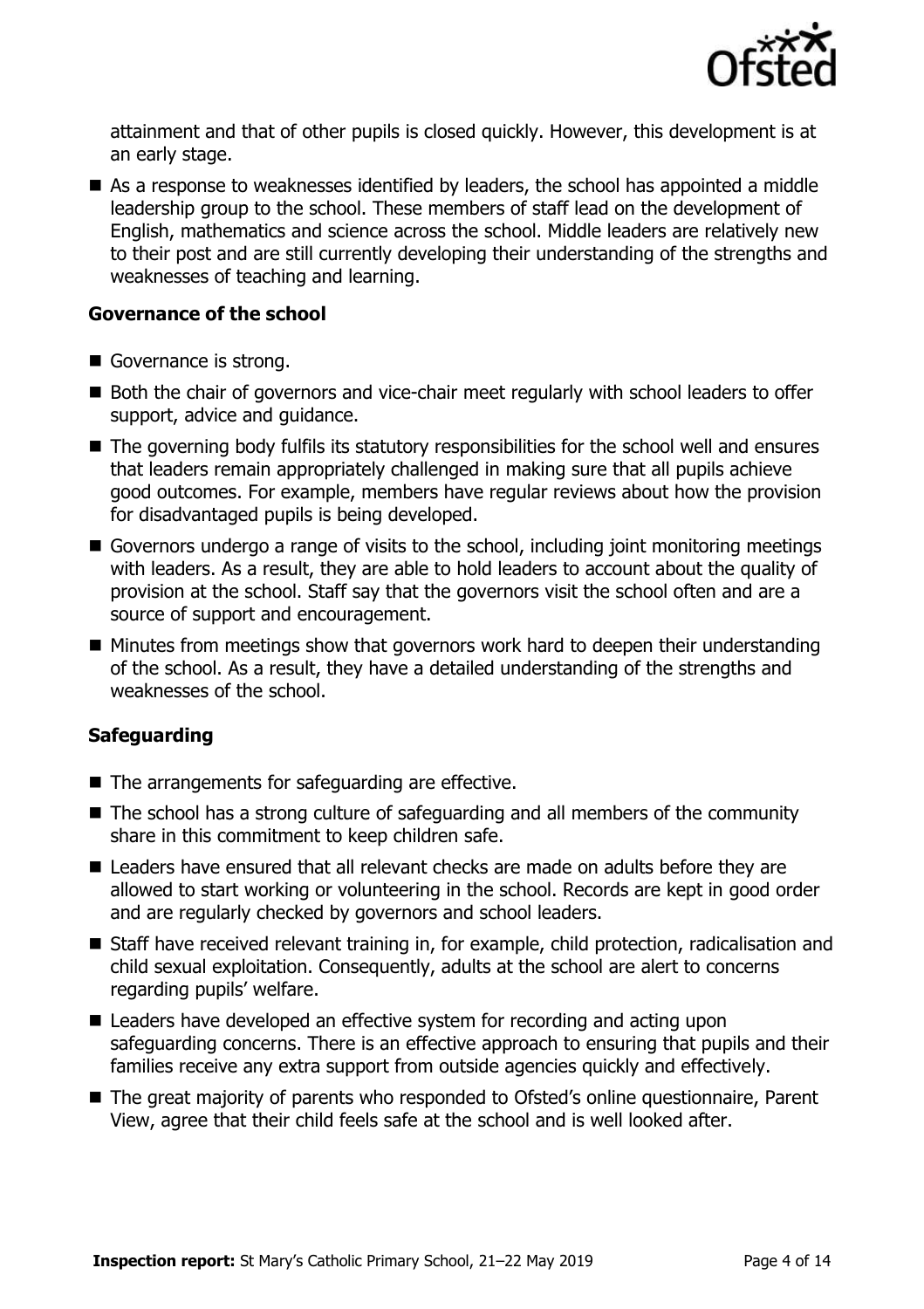

#### **Quality of teaching, learning and assessment Good**

- Teaching is good and improving. Pupils are engaged in lessons and proud to share what they are doing. One Year 6 pupil explained: 'We learn lots of new things. The teachers really help us.' Positive attitudes to learning across the school mean that more pupils are making good levels of progress.
- Where there are small pockets of inconsistent teaching, leaders are addressing this through ongoing support, monitoring and additional training. When needed, leaders have taken decisive action to improve the quality of teaching, learning and assessment quickly.
- Teachers use a range of different questioning styles to challenge the thinking of pupils and deepen their understanding. As a result, teachers are able to quickly address misunderstandings.
- Teachers work hard to ensure that all pupils are working towards age-related expectations at all stages within the school. While this demonstrates increasing aspirations for all the pupils, occasionally some pupils do not have the necessary prior skills to learn these higher skills. As a result, this affects how effectively these pupils can engage with learning.
- The most able pupils are making increasingly greater levels of progress. Outcomes in books show that the quality of provision for the most able pupils is developing well. For example, some pupils in Year 2 are already achieving expectations in line with older pupils. However, leaders have identified that this continues to be an area for improvement. They have rightly identified that more pupils need to be learning to a greater depth, or exceeding age-related expectations.
- Pupils with special educational needs and/or disabilities (SEND) make very strong progress. Teachers have a detailed understanding of the needs of these pupils and work hard to identify provision that meets their needs. While the school has identified that some of these pupils have lower starting points than other pupils, teachers are confident that their progress will match that of their peers. Outcomes in books show that pupils take pride in their work and are becoming more confident in evaluating their learning. For example, in Year 5 writing books, pupils were identifying mistakes in their writing and how well they had achieved the objectives for that lesson. While this is not consistent in all areas and subjects across the school, it is a positive step in securing more confident and independent learners.
- Phonics is well taught in the school. As a result of high expectations and carefully planned reading opportunities in the early years and Year 1, the vast majority of pupils achieve age-related expectations in the national phonics screening check. Pupils have access to a wide range of texts and are confident in using a range of strategies to read. As a result, more pupils are achieving age-related expectations in Year 2 and Year 6.
- The quality of writing continues to develop across the school. More pupils are writing for increasing periods of time. As pupils progress through the school, expectations remain high for them to be able to write accurately and for a range of purposes. As pupils get older, they are becoming better at checking the accuracy of their writing and, when needed, making corrections.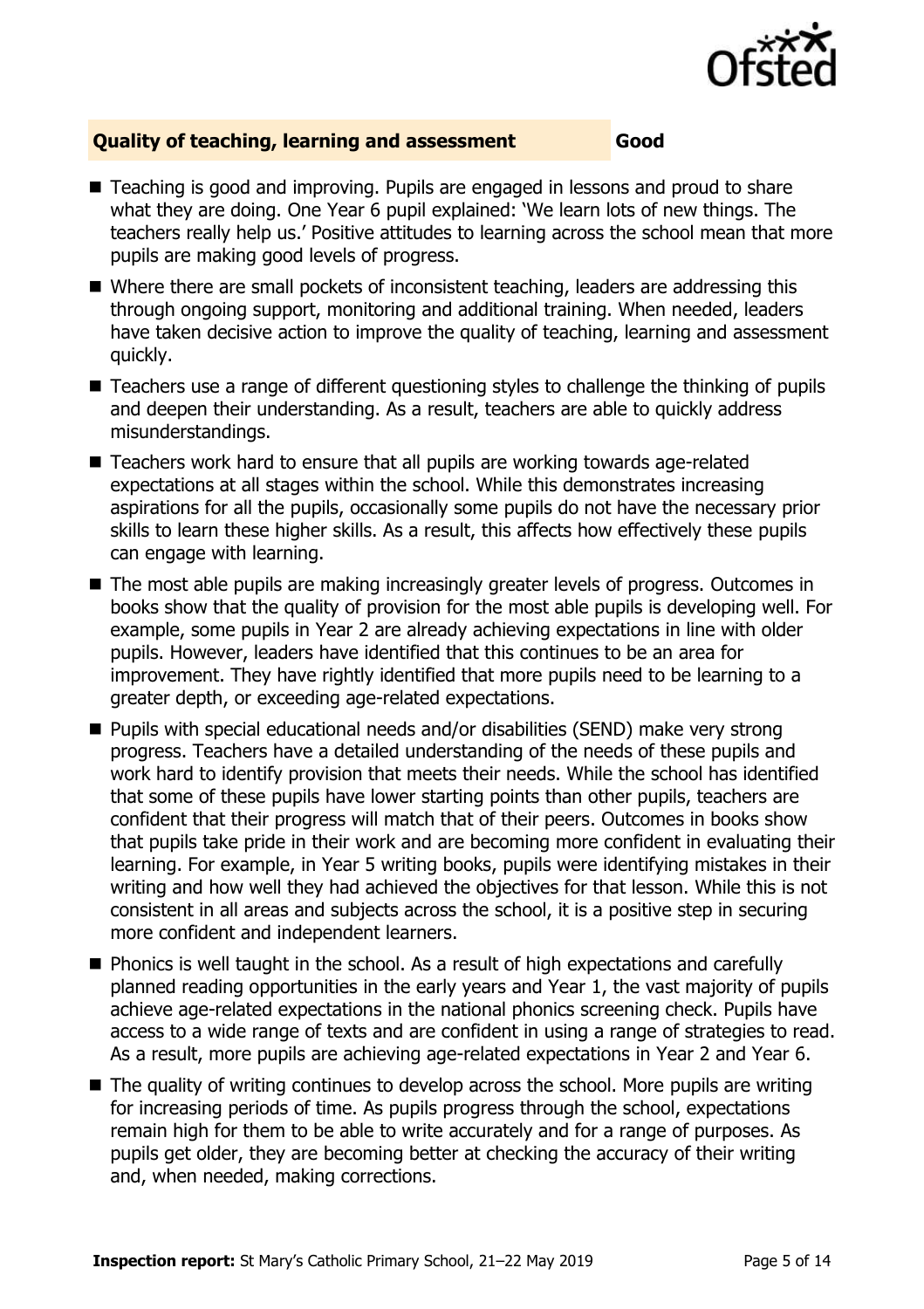

- Teaching assistants are well deployed across the school. They work hard to ensure that pupils access the learning within classes and, where needed, provide enhanced one-toone or small-group work. As a result, those pupils who require additional support receive this quickly.
- Where teaching is strongest, pupils are effective in reviewing the quality of their own learning. They make decisions about whether their work is accurate and how well they are achieving the intended outcomes of the lesson or scheme of work. They are developing the skills of identifying what they need to do to improve the quality of their work and are eager to improve.
- Leaders monitor the quality of learning well and ensure that systems are well used to make sure that teachers are held to account for the progress that pupils make. Systems to monitor the performance of teachers include a range of methods, such as book reviews, progress analysis and the views of pupils. As a result, leaders are able to accurately assess where the strengths and weaknesses of teaching, learning and assessment are.

#### **Personal development, behaviour and welfare Good**

#### **Personal development and welfare**

- The school's work to promote pupils' personal development and welfare is good. Pupils enjoy coming to school and trust the adults to look after them well. They feel that they have access to a range of different opportunities and feel that teachers work hard to help them improve.
- Pupils feel that teachers give them good feedback about their work, particularly in mathematics and reading. They are proud to share what they are doing in class and are confident in speaking to a range of different people.
- Some pupils were not able to recall what methods they could use to achieve the aim of their work. This limited their ability to solve problems or be independent learners.
- All groups of pupils feel safe across all areas of the school. Playtime supervision is well managed and there are plenty of adults to look after pupils. Pupils have access to a range of outdoor play equipment that effectively promotes their physical and social development.
- Pupils have a good understanding of how to keep themselves safe, especially online safety. They know what they need to do to keep their personal details safe and that they must be very careful about posting information online. They have learned a lot about safety outside school from assemblies and lessons.
- Pupils have access to a range of opportunities to help them take on additional responsibilities. A number of the Year 6 children take on 'ambassador' roles in the school. These ambassadors prioritise helping other pupils at breaktime and lunchtime. They have completed training on playing with other pupils and basic child protection. Some pupils also take on head boy or head girl roles.
- The development of charity work has an incredibly high profile in the school and reflects its strong Catholic ethos. A number of pupils take on the role of 'Mini Vinnies'. 'Mini Vinnies' are pupils who, with the permission of their parents and the support of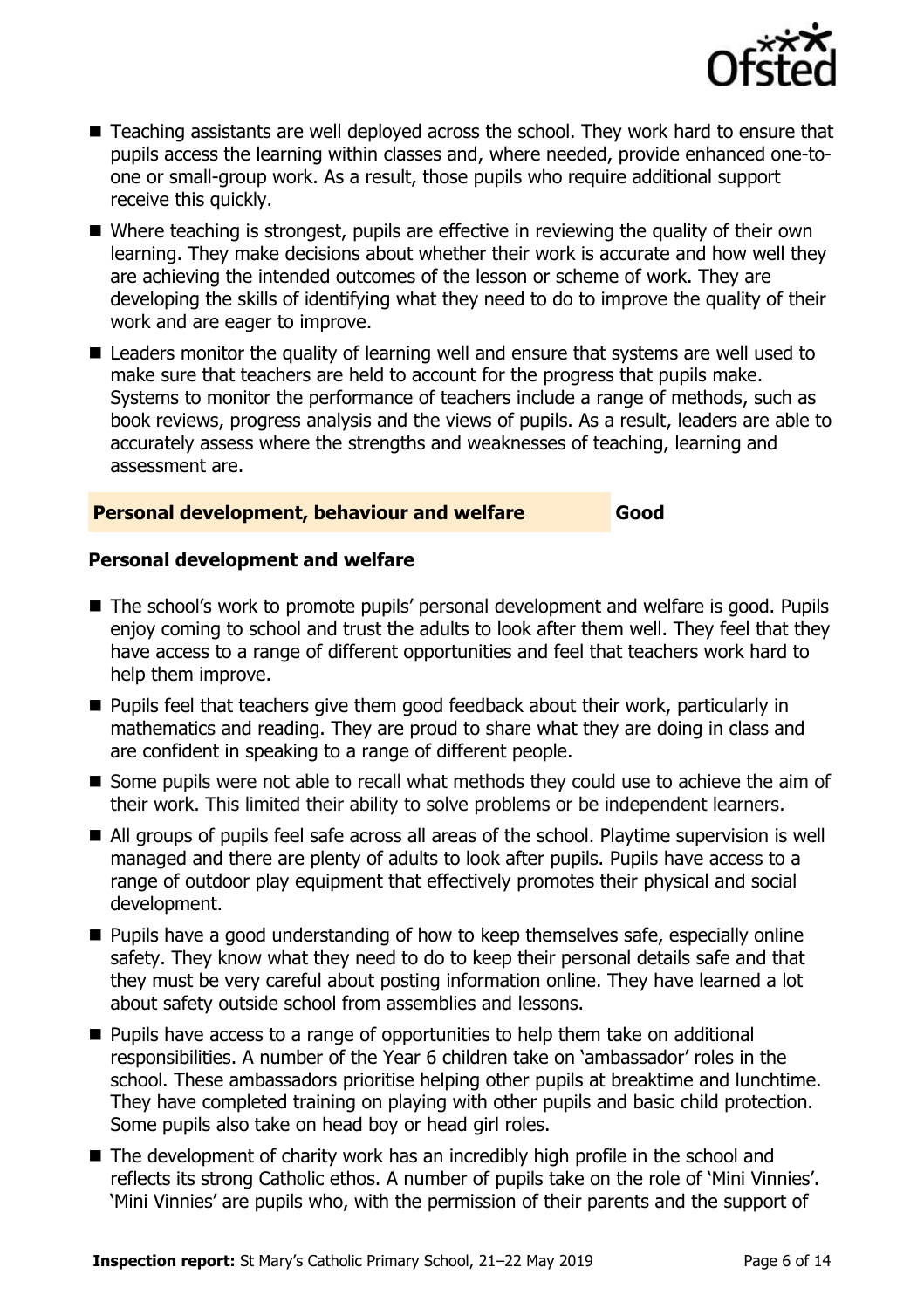

the school, are encouraged to raise money for, and awareness of, charities across the world. Some pupils told inspectors how they have recently raised money for children in India to attend school.

- Assemblies and lessons support pupils' spiritual, moral, social and cultural development well. They reflect the strong caring ethos of the school. The school provides a range of extra-curricular opportunities, including before-school breakfast clubs and after-school clubs. Pupils enjoy their lessons and their learning is reinforced by related educational visits.
- There are a wide range of opportunities for pupils to take part in a range of sporting enrichment activities.
- Attendance for all groups is rapidly improving and the number of pupils who regularly miss school is reducing quickly. Attendance policies and procedures are effectively managed by a highly skilled team.

#### **Behaviour**

- The behaviour of pupils is outstanding.
- The school behaviour policy has been carefully constructed to ensure that pupils can take a leading role in managing their own emotions and actions. The 'four R's' of respectful, resilient, responsible and reflective underpin the approach of the school. Two pupils were keen to share with inspectors what these mean and how they help them in school.
- The highly effective approach to managing behaviour is pivotal to pupils' progress. By taking strong action to understand the causes of certain types of behaviour, leaders are able to identify the most appropriate strategies to reduce their incidence. Leaders have been effective in implementing support for families and bringing in additional sources of intervention, such as anger management and mindfulness training.
- Detailed behaviour records show that leaders analyse incidents to look for patterns and causes. The school has been very successful in modifying the behaviour of individual pupils who struggle to control their actions. Exclusions have occurred but have rapidly reduced over time.
- Bullying is rare, and pupils know what to do if they feel that someone is bullying them. They have a detailed knowledge of the types of bullying. This knowledge is reinforced through lessons and the high profile the school places on 'anti-bullying' week. Pupils are beginning to link the reasons for bullying to a developing awareness of the protected characteristics of the Equality Act, such as age, disability, race and religion.
- Pupils conduct themselves well in lessons, around school, in the dining hall and on the playground. They greet visitors in a friendly way and remember to stand aside and hold doors open for adults.

#### **Outcomes for pupils Good**

■ Leaders and governors took decisive action in 2018 to improve outcomes because progress and attainment at key stage 2 in reading, writing and mathematics were below the national averages. Attainment at key stage 1 had been broadly in line with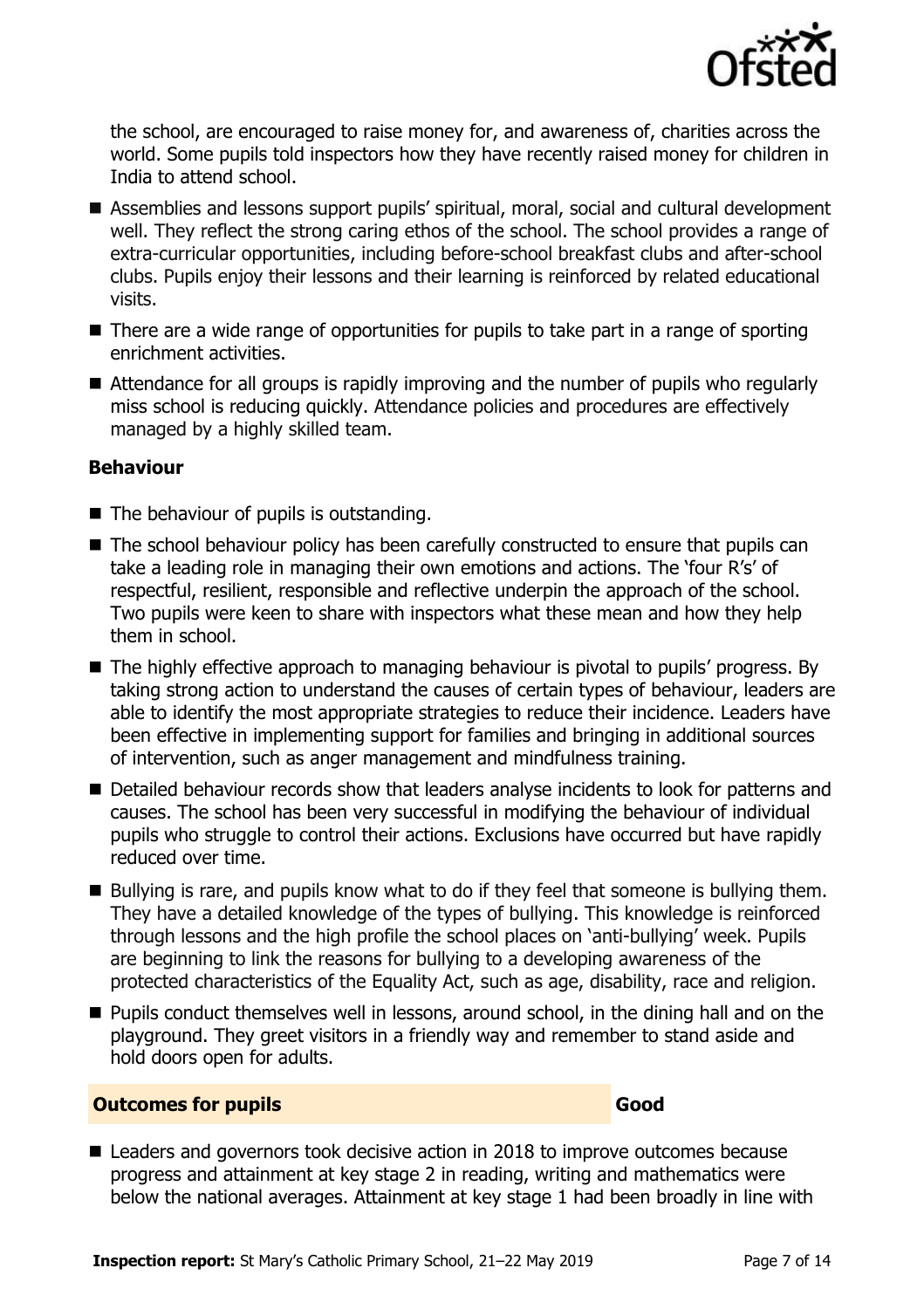

the national average for reading, writing and mathematics. Leaders' actions include implementing a range of strategies, such as enhancing staff numbers and targeted training. The school's current assessment information indicates that all pupils are making better progress. While levels are still expected to be slightly lower than national averages, at key stage 2, the gap has closed significantly.

- Work in books and the school's own assessment information indicate that most pupils now make good progress across a range of subjects, including English and mathematics. This is because of the improvements in the quality of teaching resulting from targeted training and coaching. However, while many pupils achieve well, some of the most able pupils do not always achieve the higher standards they are capable of.
- Work in pupils' mathematics books and school records show that most pupils are making good progress. Pupils' knowledge and skills are improving and they are developing a deeper understanding of the calculation processes. However, opportunities to say how they arrive at their answers and to develop their reasoning skills are less well developed. Pupils across the school are beginning to draw on their increasing mathematical knowledge and understanding to explain their thought processes, but their explanations lack sufficient detail.
- Pupils' writing includes a variety of sentence structures and phrases to add interest. Older pupils include a range of extensive vocabulary and description in their work. Teachers have high expectations and include examples from different aspects of the curriculum to enthuse pupils. For example, in one class, the pupils were using examples from apartheid to develop persuasive writing. This approach ensures that most pupils are making good progress and older pupils are producing emotive and cohesive pieces of writing.
- Pupils read with appropriate fluency and comprehension, considering their age and ability. They use their knowledge of phonics to read unfamiliar words well. They read widely and are developing a real enjoyment of learning. Pupils in Year 1 consistently achieve well in the national phonics screening check.
- While, in the past, attainment for disadvantage pupils was not as strong as that of other pupils nationally, this has been an area of real improvement. Current school assessment information shows that this area has rapidly improved and the gap is closing quickly. Outcomes in books support this judgement. This improvement is due to the effective range of strategies that leaders and teachers have put into place to ensure that no child fails to make the necessary progress. While improvements have been made, this remains a priority for leaders.
- Pupils with SEND make good progress from their starting points. The leader of the provision for pupils with SEND manages provision effectively and identifies pupils' needs well. Pupils benefit from carefully planned interventions and high expectations from all staff.
- Pupils acquire appropriate knowledge, understanding and skills in a range of subjects other than in English and mathematics. Work in their books shows that the majority of pupils are making good progress. For example, in Year 4, a strong focus on vocabulary and practical learning shows that pupils are starting to develop strong scientific enquiry skills.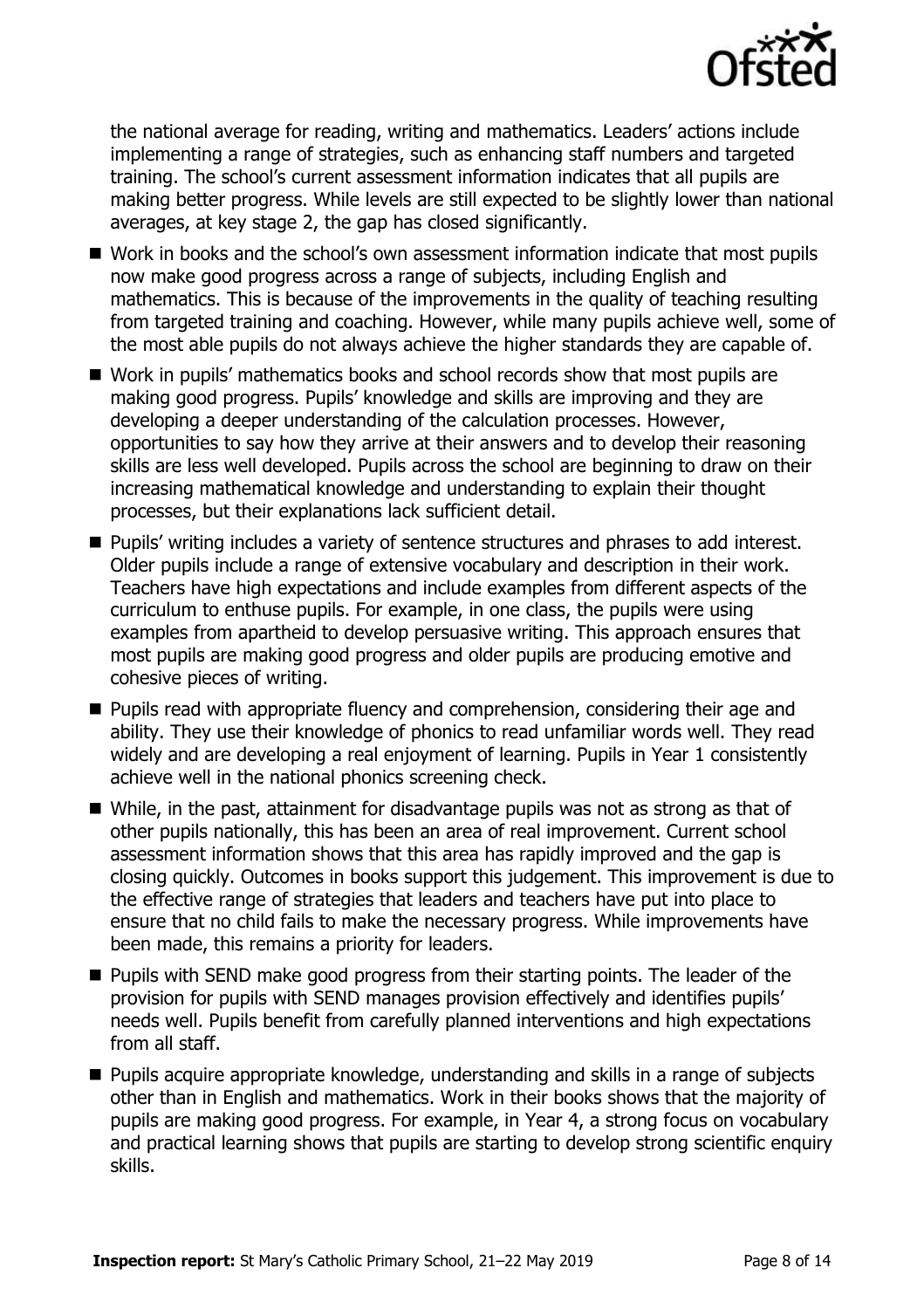

■ Pupils are well prepared for the next stages in their learning and transition to secondary school. Leaders and teachers work closely with families to identify the most appropriate provision for secondary school. When the school has been chosen, teachers work closely with Year 7 teachers to make sure that transition is effective and pupils settle quickly. For example, for pupils with SEND, the school offers them additional supported visits and resources to support their understanding of the new school.

#### **Early years provision Good Good**

- The early years provision is good because teaching is consistently good and children thrive in the setting. They enjoy learning in a secure, stimulating and nurturing environment.
- Effective transition arrangements are in place and include liaison meetings with the feeder nurseries and close partnerships with families. These pave the way for a smooth entry into school. Children settle well into routines and parents have confidence in the care and teaching their children experience.
- Children join the reception class with abilities that are generally below those typical for their age. They make good progress so that when they move to Year 1, the proportions of children reaching a good level of development are close to national averages.
- The very few children with SEND are also making good progress because staff support their needs skilfully.
- The teaching of phonics is strong and this is pivotal to the improvements in reading and writing. Adults use questioning well to extend and deepen learning.
- There are high expectations of work in books and early writing is of good quality. Children are writing in a range of different locations. For example, inspectors observed a session where children were using sticky notes to label different structures they had built.
- Children work and play well together in a kind and cooperative manner. They know how to keep themselves safe. Inspectors observed two children advising other children how to play safely with the construction equipment.
- Parents have a very positive view of the setting and the work of the staff. Parents receive good information about their child's progress through monthly 'parent drop in' sessions. They also contribute well to detailed learning journals.
- Welfare requirements and safeguarding arrangements are secure. There are clear procedures for first aid and medicine administration.
- The early years teacher provides strong direction for the provision and is aiming high for the children. Assessment is accurate and robust and the skills of the team are regularly reviewed and developed.
- The learning environment is vibrant and rich in language, supporting different areas of learning well. Children enjoy choosing from a wide variety of stimulating activities. The outside area provides opportunities to deepen understanding and practise a range of skills. Staff use this area well to further develop learning opportunities.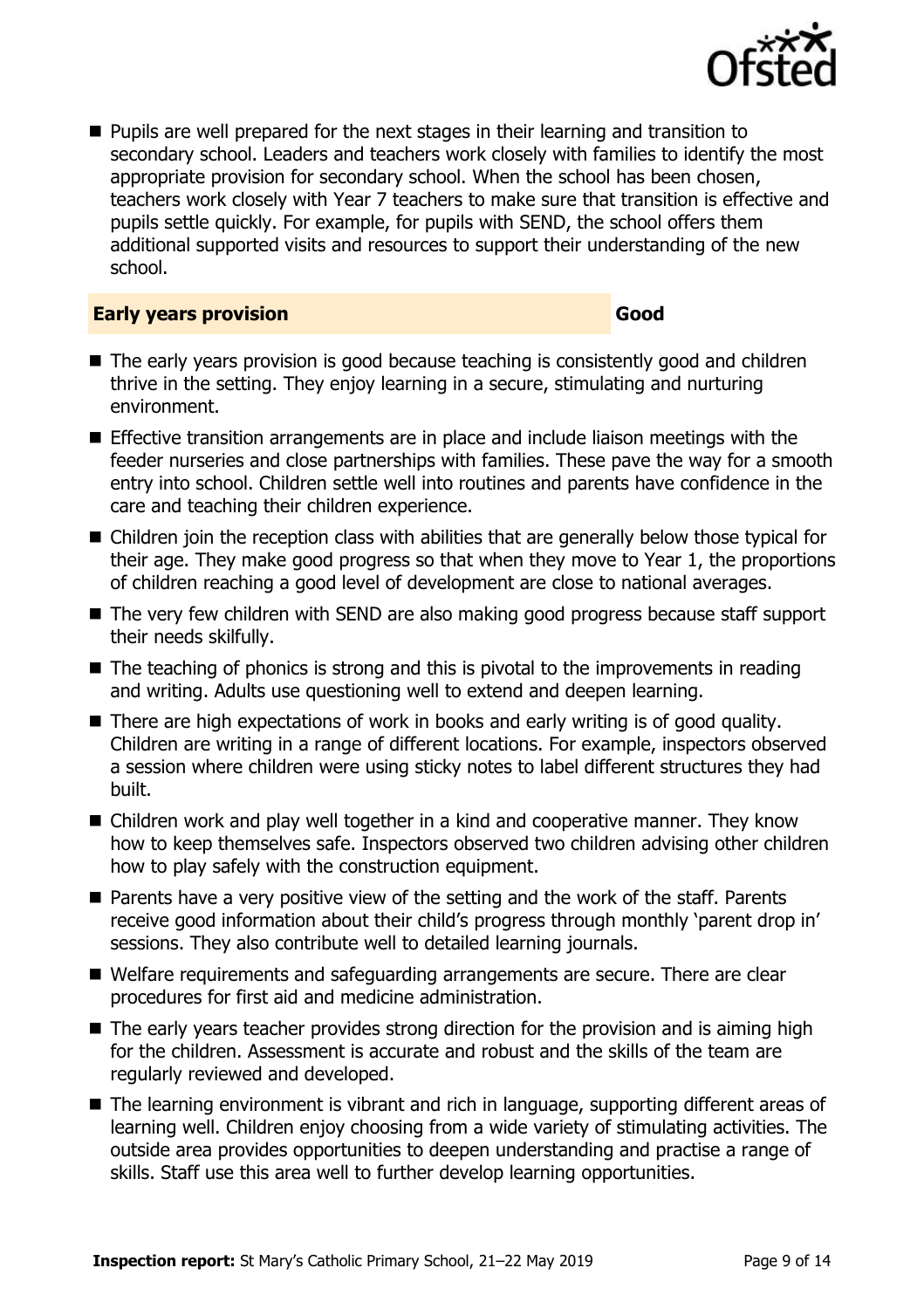

■ While progress is good, there is a growing number of children who could be further challenged to exceed age-related expectations. In these cases, children have reached a good level of development quickly and need to be provided with further opportunities to develop new skills that will prepare them for further success in Year 1.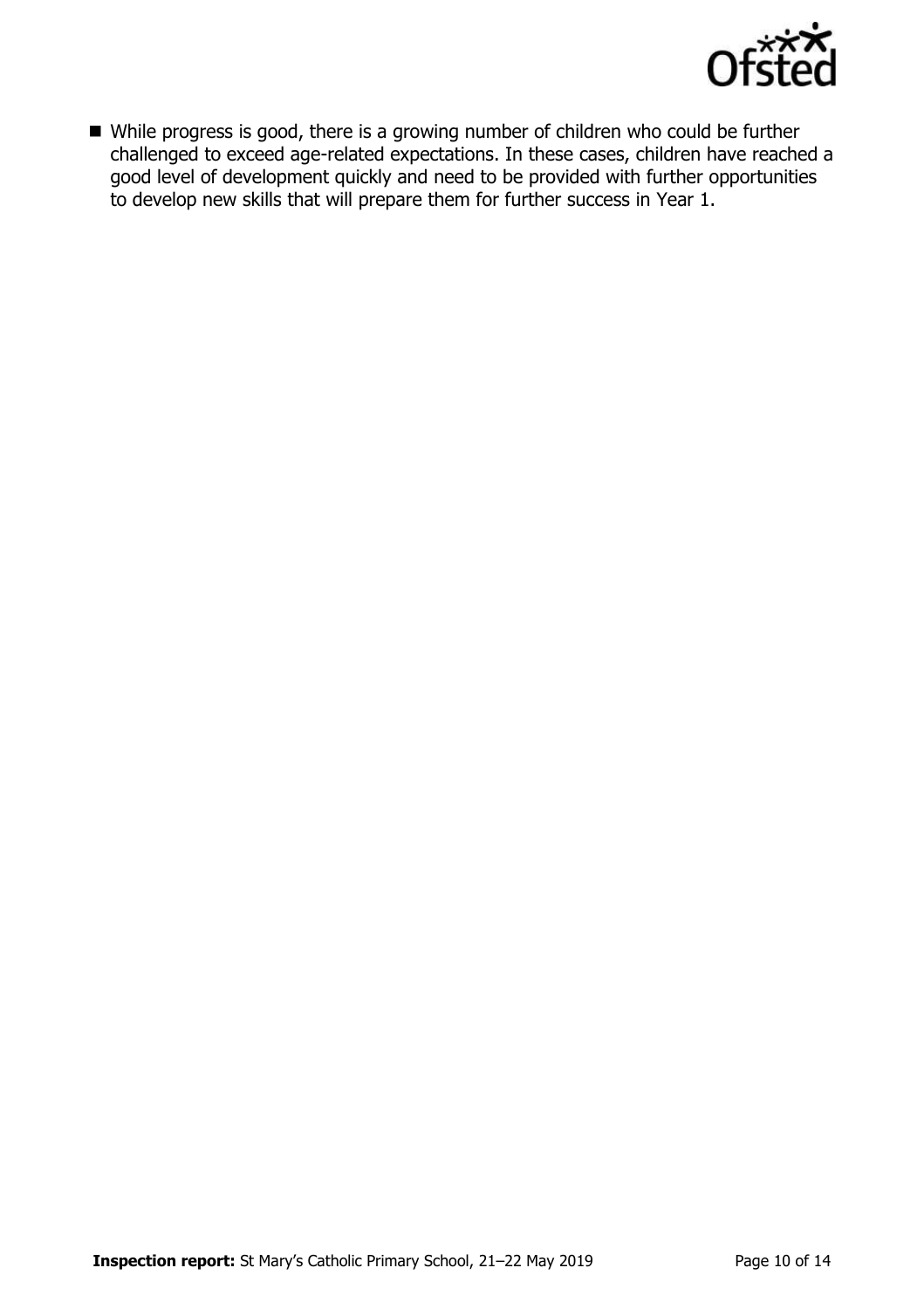

# **School details**

| Unique reference number | 123556           |
|-------------------------|------------------|
| Local authority         | Telford & Wrekin |
| Inspection number       | 10083953         |

This inspection of the school was carried out under section 5 of the Education Act 2005.

| Type of school                      | Primary                        |
|-------------------------------------|--------------------------------|
| School category                     | Voluntary aided                |
| Age range of pupils                 | 4 to 11                        |
| <b>Gender of pupils</b>             | Mixed                          |
| Number of pupils on the school roll | 205                            |
| Appropriate authority               | The governing body             |
| Chair                               | Jane Peyton                    |
| <b>Headteacher</b>                  | Samantha Griffiths             |
| Telephone number                    | 01952 388255                   |
| Website                             | www.stmarysmadeley.taw.org.uk/ |
| <b>Email address</b>                | a3357@telford.gov.uk           |
| Date of previous inspection         | 11 June 2014                   |

### **Information about this school**

- St Mary's Catholic Voluntary Aided Primary School is larger than the average-sized primary school. It has grown in size substantially over recent years.
- The majority of pupils are of White British heritage.
- The proportion of disadvantaged pupils is well above the national average.
- The proportions of pupils with SEND and those who have an education, health and care plan are below the national averages.
- The headteacher and senior leadership team have been in post since the last section 5 inspection (June 2014).
- The headteacher is a local leader of education and has provided support to other schools.
- The school runs a before-school breakfast club and a range of after-school clubs. These are managed by the governing body.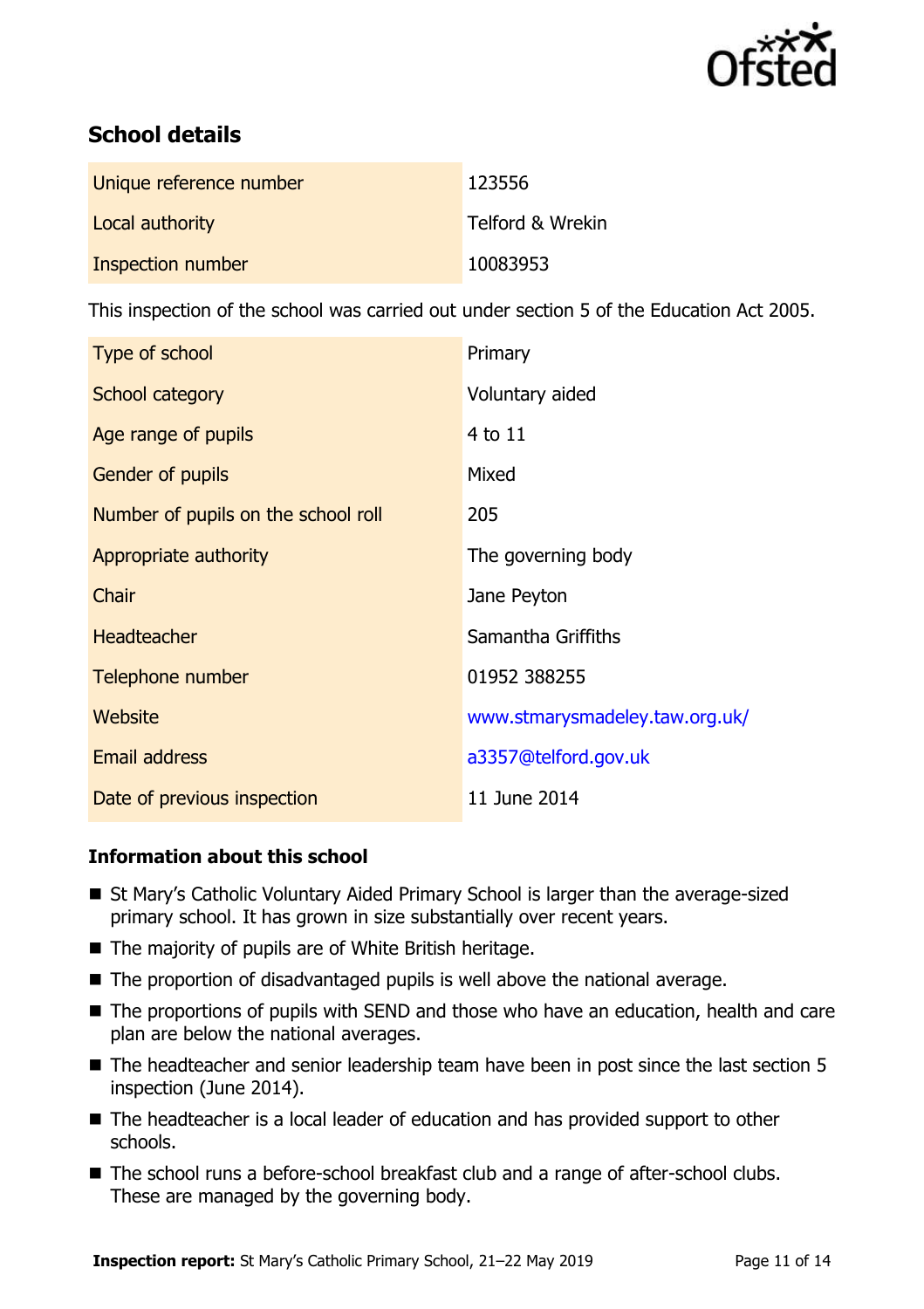

■ The school receives school improvement support, commissioned by the local authority, from an external school improvement partner.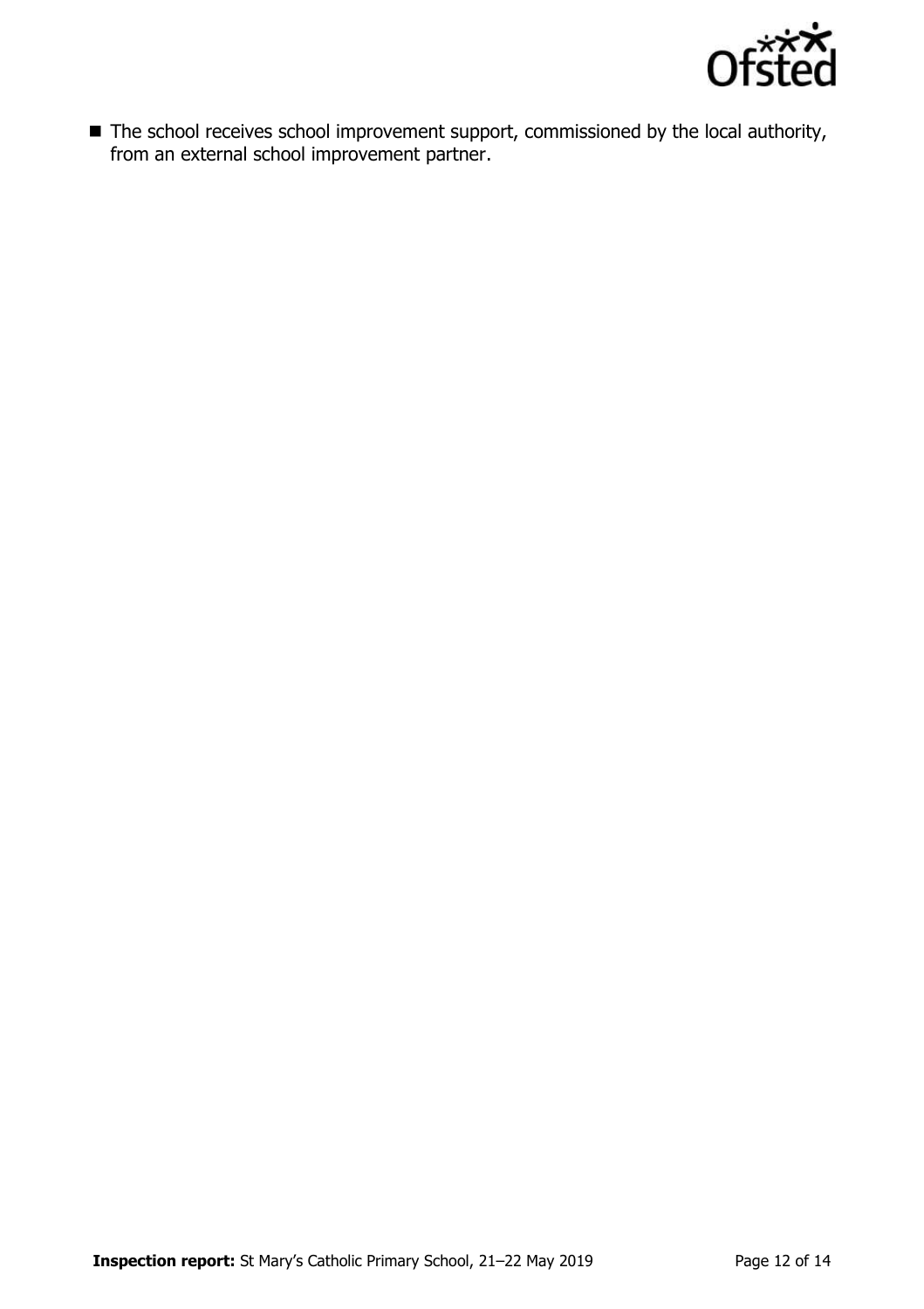

# **Information about this inspection**

- Inspectors visited 15 lessons or part-lessons across all classes to assess pupils' learning. The headteacher or assistant headteacher viewed lessons jointly with inspectors.
- The inspectors listened to a sample of pupils reading.
- Inspectors sampled work from all year groups in English, mathematics and a range of other subjects, including science.
- Inspectors conducted meetings with senior leaders; governors; middle leaders; class teachers; the school business manager; an officer from the local authority; and the school improvement partner.
- Inspectors analysed information from a range of sources. These included the school website, school policies, newsletters, previous inspection reports, reports from the school improvement partner, external reports from the local authority and the school's current assessment information.
- The inspectors looked at the school's monitoring information for the performance management of teachers. They also looked extensively at safeguarding documentation.
- Inspectors took the views of parents into account through informal discussions with parents at the end of the school day. They also analysed the 17 responses to Ofsted's online questionnaire, Parent View, including the six free-text responses.
- The inspectors considered the views of pupils through a meeting with Year 6 pupils. Inspectors met groups of pupils informally at playtime and lunchtime and spoke with pupils during lessons.
- $\blacksquare$  The inspectors considered the views of staff by analysing the 23 responses to the school's own staff survey and by meeting with a group of staff.

#### **Inspection team**

**Chris Pollitt, lead inspector** Chris Pollitt, and inspector **Julie Griffiths Community Community Community Construction Construction Construction Construction Construction**